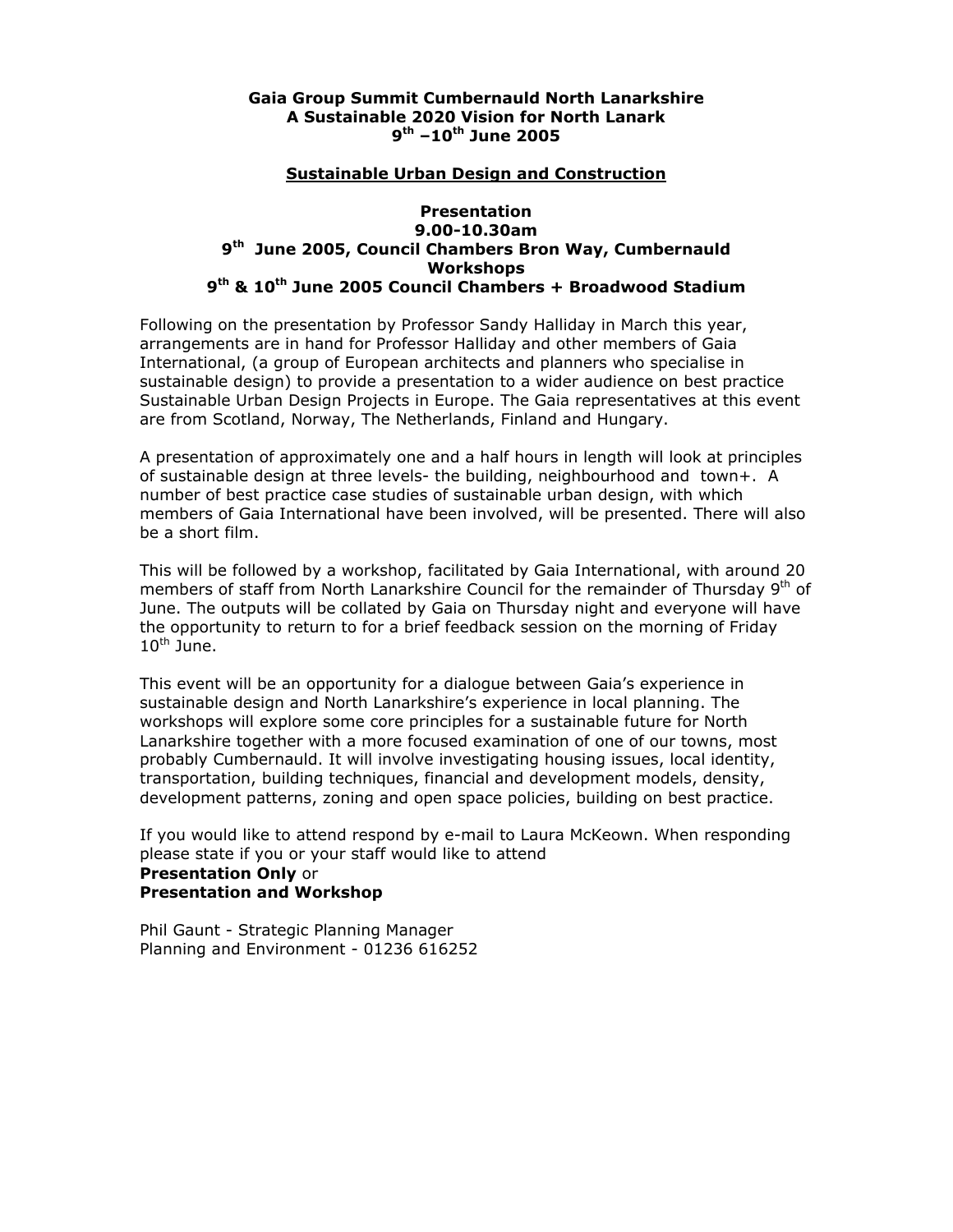## **Gaia Group Summit Cumbernauld North Lanarkshire**

## **A Sustainable 2020 Vision for North Lanark**

## **8th –10th June 2005**

## **Programme**

## **Wednesday 8th June 2005**

**1.45 PM Meet Westerwood Hotel (Directions Attached -** the main telephone number for the hotel is 01236 457171 and the fax number is

01236

738478)

- Kimmo, Howard, Sandy & John to collect Chris Butters and drive to Westerwood Hotel
- Drew, Willie and Janet to drive to Westerwood Hotel
- Peter & Gabriella to taxi from Glasgow Airport to Westerwood Hotel.
- Mike Gower to drive to Westerwood Hotel

## **2.00 PM Orientation (Derek Taylor + One Other)**

Meet members of N.Lanarkshire Council for orientation meeting

## **2.30 PM Bus Tour**

Cumbernauld Town centre New Lanark Airdrie Coatbridge Surrounding villages (joined by Phil Gaunt at 4pm)

- **5.30 PM Return to Hotel**
- **6.30 PM Meet to discuss issues raised**
- **8.30 PM Dinner**

## **Thursday 9th June 2005**

## **9:00 AM Introductions (Phil Gaunt/ Sandy Halliday)**

- Welcome
- Aims and structure of the day

#### **9:15 AM Presentation (Gaia Group)**

- Sustainability principles at 3 scales (building, neighbourhood, town)
- Sustainable urban development case studies
- Short film

#### • **10:45 AM Coffee**

#### **11:00 AM Introduction to the Workshops**

#### **Divide into 3 groups working in parallel**

- **Town+ scale:**
- **Neighbourhood scale:**
- **Building scale:**